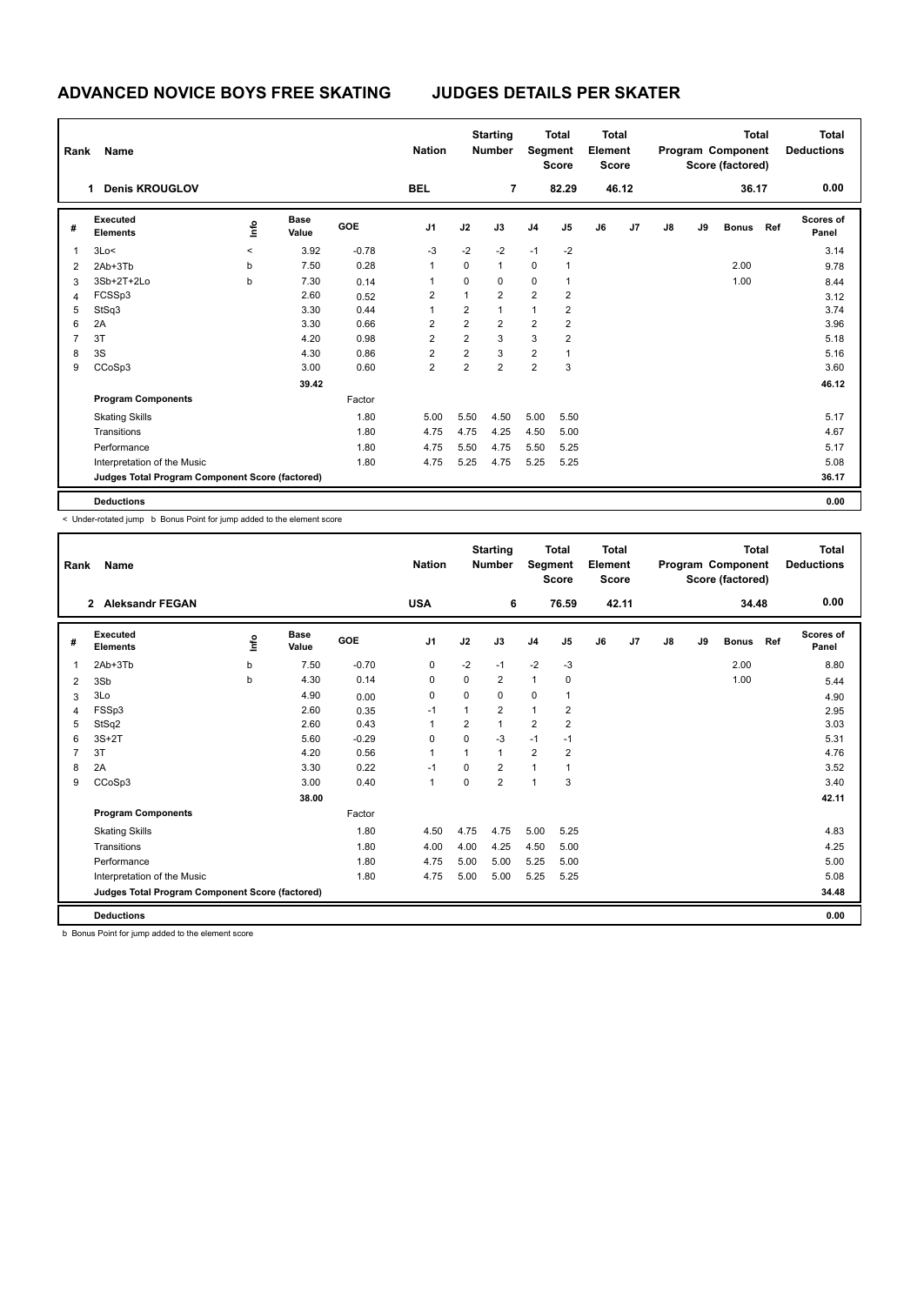| Rank           | Name                                            |      |                      |            | <b>Nation</b>  |                | <b>Starting</b><br><b>Total</b><br>Segment<br><b>Number</b><br><b>Score</b> |                |                |    | Total<br>Element<br><b>Score</b> |    | Program Component<br>Score (factored) | <b>Total</b> | <b>Total</b><br><b>Deductions</b> |                           |  |
|----------------|-------------------------------------------------|------|----------------------|------------|----------------|----------------|-----------------------------------------------------------------------------|----------------|----------------|----|----------------------------------|----|---------------------------------------|--------------|-----------------------------------|---------------------------|--|
|                | <b>Aurélian CHERVET</b><br>3                    |      |                      |            | SUI            |                | 5                                                                           |                | 75.85          |    | 43.31                            |    |                                       | 32.54        |                                   | 0.00                      |  |
| #              | <b>Executed</b><br><b>Elements</b>              | lnfo | <b>Base</b><br>Value | <b>GOE</b> | J <sub>1</sub> | J2             | J3                                                                          | J <sub>4</sub> | J5             | J6 | J7                               | J8 | J9                                    | <b>Bonus</b> | Ref                               | <b>Scores of</b><br>Panel |  |
| 1              | 3Lob                                            | b    | 4.90                 | $-1.63$    | $-2$           | $-4$           | $-3$                                                                        | $-3$           | $-4$           |    |                                  |    |                                       | 1.00         |                                   | 4.27                      |  |
| 2              | 2Ab+1Eu+3Sb                                     | b    | 8.10                 | 0.43       | $\mathbf{1}$   | $\overline{2}$ | $\overline{1}$                                                              | $\mathbf{1}$   | 0              |    |                                  |    |                                       | 2.00         |                                   | 10.53                     |  |
| 3              | $3T+2T$                                         |      | 5.50                 | 0.14       | $-1$           | 1              | $\Omega$                                                                    | 0              | 1              |    |                                  |    |                                       |              |                                   | 5.64                      |  |
| $\overline{4}$ | FSSp3                                           |      | 2.60                 | 0.17       | 0              | 1              | $\overline{1}$                                                              | 0              | 1              |    |                                  |    |                                       |              |                                   | 2.77                      |  |
| 5              | 3T                                              |      | 4.20                 | 0.28       | $\Omega$       | $\mathbf{1}$   | $\overline{1}$                                                              | $\mathbf 0$    | 1              |    |                                  |    |                                       |              |                                   | 4.48                      |  |
| 6              | 2A                                              |      | 3.30                 | 0.44       | 1              | $\overline{2}$ | $\overline{2}$                                                              | $\mathbf{1}$   | 1              |    |                                  |    |                                       |              |                                   | 3.74                      |  |
| $\overline{7}$ | 3S                                              |      | 4.30                 | 0.43       | $\Omega$       | $\mathbf{1}$   | $\overline{2}$                                                              | $\Omega$       | $\overline{2}$ |    |                                  |    |                                       |              |                                   | 4.73                      |  |
| 8              | StSq3                                           |      | 3.30                 | 0.55       | 2              | 2              | $\overline{1}$                                                              | $\mathbf{1}$   | $\overline{2}$ |    |                                  |    |                                       |              |                                   | 3.85                      |  |
| 9              | CCoSp3                                          |      | 3.00                 | 0.30       | 1              | $\mathbf{1}$   | $\overline{1}$                                                              | $\mathbf 0$    | 1              |    |                                  |    |                                       |              |                                   | 3.30                      |  |
|                |                                                 |      | 39.20                |            |                |                |                                                                             |                |                |    |                                  |    |                                       |              |                                   | 43.31                     |  |
|                | <b>Program Components</b>                       |      |                      | Factor     |                |                |                                                                             |                |                |    |                                  |    |                                       |              |                                   |                           |  |
|                | <b>Skating Skills</b>                           |      |                      | 1.80       | 4.50           | 4.75           | 4.50                                                                        | 4.25           | 4.75           |    |                                  |    |                                       |              |                                   | 4.58                      |  |
|                | Transitions                                     |      |                      | 1.80       | 4.25           | 5.25           | 4.00                                                                        | 3.75           | 4.25           |    |                                  |    |                                       |              |                                   | 4.17                      |  |
|                | Performance                                     |      |                      | 1.80       | 4.75           | 4.75           | 4.50                                                                        | 4.50           | 4.50           |    |                                  |    |                                       |              |                                   | 4.58                      |  |
|                | Interpretation of the Music                     |      |                      | 1.80       | 4.75           | 5.25           | 4.50                                                                        | 4.75           | 4.75           |    |                                  |    |                                       |              |                                   | 4.75                      |  |
|                | Judges Total Program Component Score (factored) |      |                      |            |                |                |                                                                             |                |                |    |                                  |    |                                       |              |                                   | 32.54                     |  |
|                | <b>Deductions</b>                               |      |                      |            |                |                |                                                                             |                |                |    |                                  |    |                                       |              |                                   | 0.00                      |  |

b Bonus Point for jump added to the element score

| Rank | Name                                            |      |                      | <b>Nation</b> |                | <b>Starting</b><br><b>Number</b> | <b>Total</b><br>Segment<br><b>Score</b> |                | <b>Total</b><br>Element<br><b>Score</b> |    | <b>Total</b><br>Program Component<br>Score (factored) |    |    |              | <b>Total</b><br><b>Deductions</b> |                    |
|------|-------------------------------------------------|------|----------------------|---------------|----------------|----------------------------------|-----------------------------------------|----------------|-----------------------------------------|----|-------------------------------------------------------|----|----|--------------|-----------------------------------|--------------------|
|      | 4 Furkan Emre INCEL                             |      |                      |               | <b>TUR</b>     |                                  | 4                                       |                | 64.16                                   |    | 35.10                                                 |    |    | 29.56        |                                   | $-0.50$            |
| #    | Executed<br><b>Elements</b>                     | ١ifo | <b>Base</b><br>Value | GOE           | J <sub>1</sub> | J2                               | J3                                      | J <sub>4</sub> | J5                                      | J6 | J7                                                    | J8 | J9 | <b>Bonus</b> | Ref                               | Scores of<br>Panel |
| 1    | 3Lz!b+2T+2Lo                                    |      | 8.90                 | $-0.59$       | $-1$           | $-1$                             | $-1$                                    | $\mathbf 0$    | $-1$                                    |    |                                                       |    |    | 1.00         |                                   | 9.31               |
| 2    | 3F<<                                            | <<   | 1.80                 | $-0.90$       | $-5$           | $-5$                             | -5                                      | $-5$           | $-5$                                    |    |                                                       |    |    |              |                                   | 0.90               |
| 3    | 2Ab                                             | b    | 3.30                 | 0.33          | 1              | 1                                | 1                                       | 1              | 0                                       |    |                                                       |    |    | 1.00         |                                   | 4.63               |
| 4    | 3Tb+2T                                          | b    | 5.50                 | 0.42          | 1              |                                  | 1                                       | 1              | 0                                       |    |                                                       |    |    | 1.00         |                                   | 6.92               |
| 5    | FCSSp3                                          |      | 2.60                 | $-0.17$       | $-2$           | 1                                | $-2$                                    | $\mathbf 0$    | 0                                       |    |                                                       |    |    |              |                                   | 2.43               |
| 6    | 3T                                              |      | 4.20                 | $-0.28$       | 0              | $-1$                             | 0                                       | $-1$           | $-1$                                    |    |                                                       |    |    |              |                                   | 3.92               |
|      | 1A                                              |      | 1.10                 | 0.00          | $\Omega$       | 0                                | $-1$                                    | 0              | 0                                       |    |                                                       |    |    |              |                                   | 1.10               |
| 8    | CCoSp3                                          |      | 3.00                 | 0.20          | 0              |                                  | $\overline{2}$                          | $\mathbf 0$    | 1                                       |    |                                                       |    |    |              |                                   | 3.20               |
| 9    | StSq2                                           |      | 2.60                 | 0.09          | $\mathbf{1}$   | $\overline{2}$                   | $-1$                                    | $\Omega$       | $\Omega$                                |    |                                                       |    |    |              |                                   | 2.69               |
|      |                                                 |      | 33.00                |               |                |                                  |                                         |                |                                         |    |                                                       |    |    |              |                                   | 35.10              |
|      | <b>Program Components</b>                       |      |                      | Factor        |                |                                  |                                         |                |                                         |    |                                                       |    |    |              |                                   |                    |
|      | <b>Skating Skills</b>                           |      |                      | 1.80          | 4.50           | 4.75                             | 4.25                                    | 4.25           | 4.25                                    |    |                                                       |    |    |              |                                   | 4.33               |
|      | Transitions                                     |      |                      | 1.80          | 4.25           | 4.25                             | 3.75                                    | 3.75           | 3.50                                    |    |                                                       |    |    |              |                                   | 3.92               |
|      | Performance                                     |      |                      | 1.80          | 4.50           | 4.00                             | 4.00                                    | 4.50           | 3.75                                    |    |                                                       |    |    |              |                                   | 4.17               |
|      | Interpretation of the Music                     |      |                      | 1.80          | 4.25           | 4.25                             | 3.75                                    | 4.00           | 3.50                                    |    |                                                       |    |    |              |                                   | 4.00               |
|      | Judges Total Program Component Score (factored) |      |                      |               |                |                                  |                                         |                |                                         |    |                                                       |    |    |              |                                   | 29.56              |
|      | <b>Deductions</b>                               |      | Falls:               | $-0.50$       |                |                                  |                                         |                |                                         |    |                                                       |    |    |              |                                   | $-0.50$            |

<< Downgraded jump ! Not clear edge b Bonus Point for jump added to the element score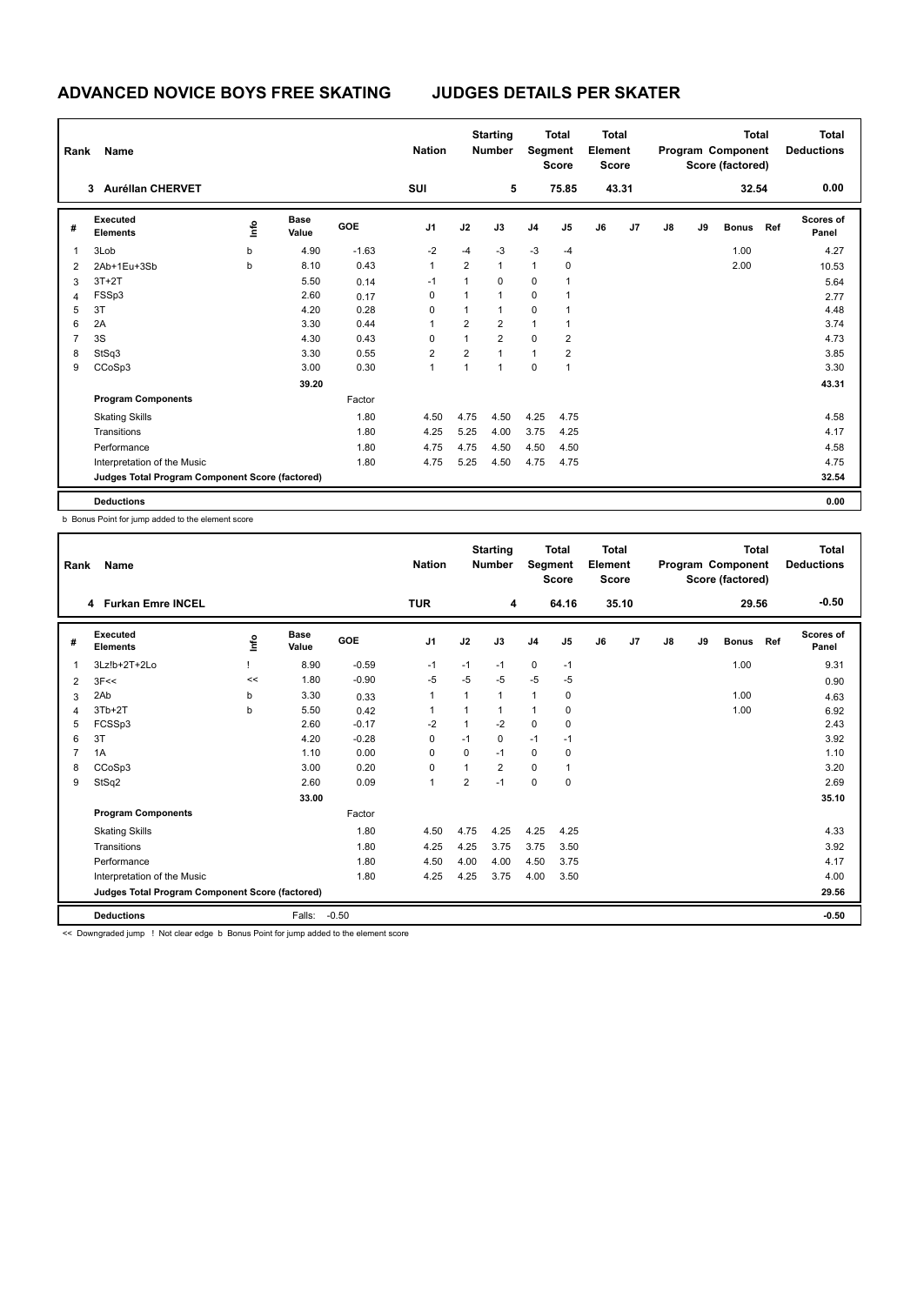| Rank           | Name                                            |         |                      |         | <b>Starting</b><br><b>Nation</b><br><b>Number</b> |                | <b>Total</b><br><b>Total</b><br>Segment<br>Element<br><b>Score</b><br><b>Score</b> |                |                |    | Program Component<br>Score (factored) | <b>Total</b> | <b>Total</b><br><b>Deductions</b> |              |     |                    |
|----------------|-------------------------------------------------|---------|----------------------|---------|---------------------------------------------------|----------------|------------------------------------------------------------------------------------|----------------|----------------|----|---------------------------------------|--------------|-----------------------------------|--------------|-----|--------------------|
|                | <b>Mehmet KARLIKLI</b><br>5                     |         |                      |         | <b>TUR</b>                                        |                | $\mathbf{1}$                                                                       |                | 60.66          |    | 33.14                                 |              |                                   | 28.52        |     | $-1.00$            |
| #              | Executed<br><b>Elements</b>                     | ١mfo    | <b>Base</b><br>Value | GOE     | J <sub>1</sub>                                    | J2             | J3                                                                                 | J <sub>4</sub> | J <sub>5</sub> | J6 | J7                                    | J8           | J9                                | <b>Bonus</b> | Ref | Scores of<br>Panel |
| 1              | 3Lzq                                            | q       | 5.90                 | $-2.95$ | $-5$                                              | $-5$           | $-5$                                                                               | $-5$           | $-5$           |    |                                       |              |                                   |              |     | 2.95               |
| 2              | 2Ab+1Eu+3Sb                                     | b       | 8.10                 | 0.43    | 0                                                 | $\overline{2}$ | $\overline{2}$                                                                     | $\mathbf{1}$   | 0              |    |                                       |              |                                   | 2.00         |     | 10.53              |
| 3              | 3Lo<                                            | $\,<\,$ | 3.92                 | $-0.78$ | $-3$                                              | $-1$           | $-2$                                                                               | $-2$           | -2             |    |                                       |              |                                   |              |     | 3.14               |
| 4              | FCSSp3                                          |         | 2.60                 | 0.17    | $-1$                                              | 1              | 0                                                                                  | 1              | 1              |    |                                       |              |                                   |              |     | 2.77               |
| 5              | 3T <sub>b</sub>                                 | b       | 4.20                 | 0.00    | 0                                                 | $\Omega$       | $\Omega$                                                                           | 0              | $\Omega$       |    |                                       |              |                                   | 1.00         |     | 5.20               |
| 6              | 3Lo<+REP                                        | $\prec$ | 2.74                 | $-1.96$ | $-5$                                              | $-5$           | $-5$                                                                               | $-5$           | $-5$           |    |                                       |              |                                   |              |     | 0.78               |
| $\overline{7}$ | StSq2                                           |         | 2.60                 | 0.09    | 0                                                 | 1              | $-2$                                                                               | $\mathbf 0$    | 1              |    |                                       |              |                                   |              |     | 2.69               |
| 8              | 3S                                              |         | 4.30                 | $-1.72$ | $-4$                                              | $-4$           | -4                                                                                 | $-4$           | $-4$           |    |                                       |              |                                   |              |     | 2.58               |
| 9              | CCoSp2                                          |         | 2.50                 | 0.00    | $-1$                                              | $\Omega$       | $\mathbf 0$                                                                        | $\mathbf 0$    | 1              |    |                                       |              |                                   |              |     | 2.50               |
|                |                                                 |         | 36.86                |         |                                                   |                |                                                                                    |                |                |    |                                       |              |                                   |              |     | 33.14              |
|                | <b>Program Components</b>                       |         |                      | Factor  |                                                   |                |                                                                                    |                |                |    |                                       |              |                                   |              |     |                    |
|                | <b>Skating Skills</b>                           |         |                      | 1.80    | 3.75                                              | 4.25           | 4.00                                                                               | 4.50           | 4.25           |    |                                       |              |                                   |              |     | 4.17               |
|                | Transitions                                     |         |                      | 1.80    | 4.00                                              | 4.00           | 3.50                                                                               | 3.50           | 3.75           |    |                                       |              |                                   |              |     | 3.75               |
|                | Performance                                     |         |                      | 1.80    | 4.25                                              | 3.75           | 3.00                                                                               | 4.00           | 4.00           |    |                                       |              |                                   |              |     | 3.92               |
|                | Interpretation of the Music                     |         |                      | 1.80    | 4.00                                              | 4.00           | 3.00                                                                               | 4.00           | 4.00           |    |                                       |              |                                   |              |     | 4.00               |
|                | Judges Total Program Component Score (factored) |         |                      |         |                                                   |                |                                                                                    |                |                |    |                                       |              |                                   |              |     | 28.52              |
|                | <b>Deductions</b>                               |         | Falls:               | $-1.00$ |                                                   |                |                                                                                    |                |                |    |                                       |              |                                   |              |     | $-1.00$            |

< Under-rotated jump REP Jump repetition q Jump landed on the quarter b Bonus Point for jump added to the element score

| Rank | Name                                            |      |                      |         | <b>Nation</b>  |      | <b>Starting</b><br><b>Number</b> | Segment        | Total<br><b>Score</b> | Total<br>Element<br><b>Score</b> |       |    |    | Total<br>Program Component<br>Score (factored) |     | Total<br><b>Deductions</b> |
|------|-------------------------------------------------|------|----------------------|---------|----------------|------|----------------------------------|----------------|-----------------------|----------------------------------|-------|----|----|------------------------------------------------|-----|----------------------------|
|      | Richard Alexander VON GÖLER<br>6                |      |                      |         | <b>GER</b>     |      | 3                                |                | 58.41                 |                                  | 28.74 |    |    | 29.67                                          |     | 0.00                       |
| #    | <b>Executed</b><br><b>Elements</b>              | info | <b>Base</b><br>Value | GOE     | J <sub>1</sub> | J2   | J3                               | J <sub>4</sub> | J5                    | J6                               | J7    | J8 | J9 | <b>Bonus</b>                                   | Ref | <b>Scores of</b><br>Panel  |
| 1    | 2Ab                                             | b    | 3.30                 | 0.00    | 0              | 0    | 0                                | $-1$           | $\mathbf 0$           |                                  |       |    |    | 1.00                                           |     | 4.30                       |
| 2    | 3Tqb                                            | b    | 4.20                 | $-0.84$ | $-2$           | $-2$ | $-2$                             | $-2$           | $-1$                  |                                  |       |    |    | 1.00                                           |     | 4.36                       |
| 3    | $2F+2T$                                         |      | 3.10                 | 0.00    | 0              | 1    | 0                                | 0              | 0                     |                                  |       |    |    |                                                |     | 3.10                       |
| 4    | 2A                                              |      | 3.30                 | $-0.99$ | -3             | $-3$ | -4                               | $-3$           | $-3$                  |                                  |       |    |    |                                                |     | 2.31                       |
| 5    | FCSSp3                                          |      | 2.60                 | 0.35    | 1              | 0    | $\overline{2}$                   | $\mathbf{1}$   | $\overline{2}$        |                                  |       |    |    |                                                |     | 2.95                       |
| 6    | $2F+2T$                                         |      | 3.10                 | 0.00    | $\Omega$       | 0    | $\mathbf{1}$                     | 0              | 0                     |                                  |       |    |    |                                                |     | 3.10                       |
|      | 2Lo                                             |      | 1.70                 | 0.11    | $\Omega$       | 1    | 3                                | 0              |                       |                                  |       |    |    |                                                |     | 1.81                       |
| 8    | StSq3                                           |      | 3.30                 | 0.11    | 0              | 1    | $\Omega$                         | $\mathbf 0$    | 1                     |                                  |       |    |    |                                                |     | 3.41                       |
| 9    | CCoSp3                                          |      | 3.00                 | 0.40    | $\mathbf{1}$   | 1    | $\overline{2}$                   | $\mathbf{1}$   | $\overline{2}$        |                                  |       |    |    |                                                |     | 3.40                       |
|      |                                                 |      | 27.60                |         |                |      |                                  |                |                       |                                  |       |    |    |                                                |     | 28.74                      |
|      | <b>Program Components</b>                       |      |                      | Factor  |                |      |                                  |                |                       |                                  |       |    |    |                                                |     |                            |
|      | <b>Skating Skills</b>                           |      |                      | 1.80    | 4.00           | 4.25 | 3.75                             | 4.00           | 4.25                  |                                  |       |    |    |                                                |     | 4.08                       |
|      | Transitions                                     |      |                      | 1.80    | 3.75           | 4.25 | 3.25                             | 3.75           | 4.00                  |                                  |       |    |    |                                                |     | 3.83                       |
|      | Performance                                     |      |                      | 1.80    | 3.75           | 4.50 | 4.25                             | 4.25           | 4.50                  |                                  |       |    |    |                                                |     | 4.33                       |
|      | Interpretation of the Music                     |      |                      | 1.80    | 4.00           | 4.50 | 4.00                             | 4.25           | 4.50                  |                                  |       |    |    |                                                |     | 4.25                       |
|      | Judges Total Program Component Score (factored) |      |                      |         |                |      |                                  |                |                       |                                  |       |    |    |                                                |     | 29.67                      |
|      | <b>Deductions</b>                               |      |                      |         |                |      |                                  |                |                       |                                  |       |    |    |                                                |     | 0.00                       |

q Jump landed on the quarter b Bonus Point for jump added to the element score